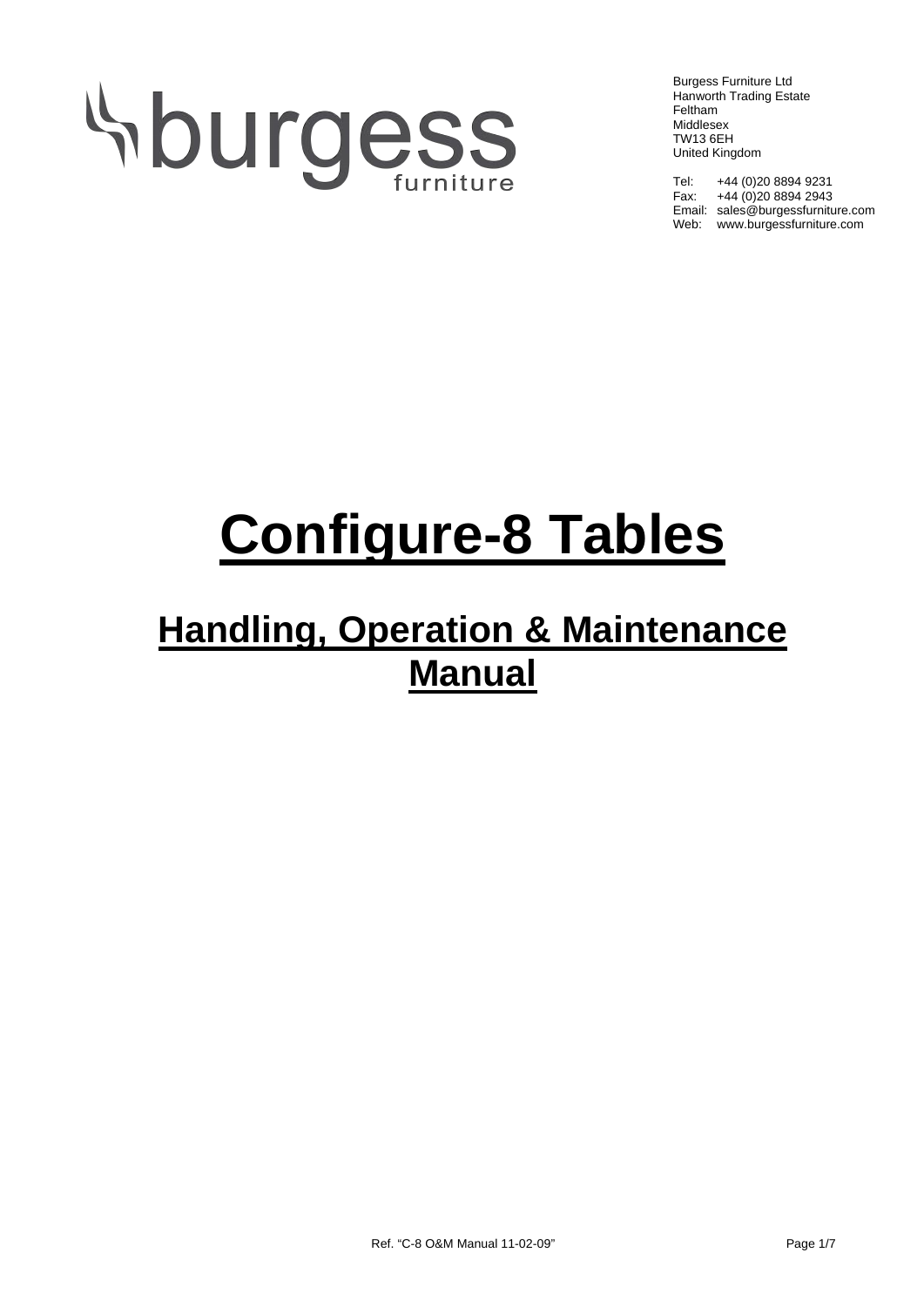#### **CONTENTS**

| <b>SECTION</b><br><b>Section 1- Introduction</b> |                                                                    | <b>PAGE</b>      |
|--------------------------------------------------|--------------------------------------------------------------------|------------------|
|                                                  |                                                                    | 3                |
| 1.1<br>1.2                                       | About This Manual<br>Health & Safety (UK)                          | 3<br>3           |
| Section 2 - Handling, Storage & Operation        |                                                                    | 4                |
| 2.1<br>$2.2^{\circ}$<br>2.3                      | Handling<br>Storage<br>Operation                                   | 4<br>4<br>4      |
| Section 3 - Maintenance & Repair                 |                                                                    | 6                |
| 3.1<br>3.2<br>3.3<br>3.4                         | General<br>Maintenance Schedule<br>Cleaning<br>Inspection & Repair | 6<br>6<br>6<br>6 |
| 3.5                                              | Lubrication                                                        | 7                |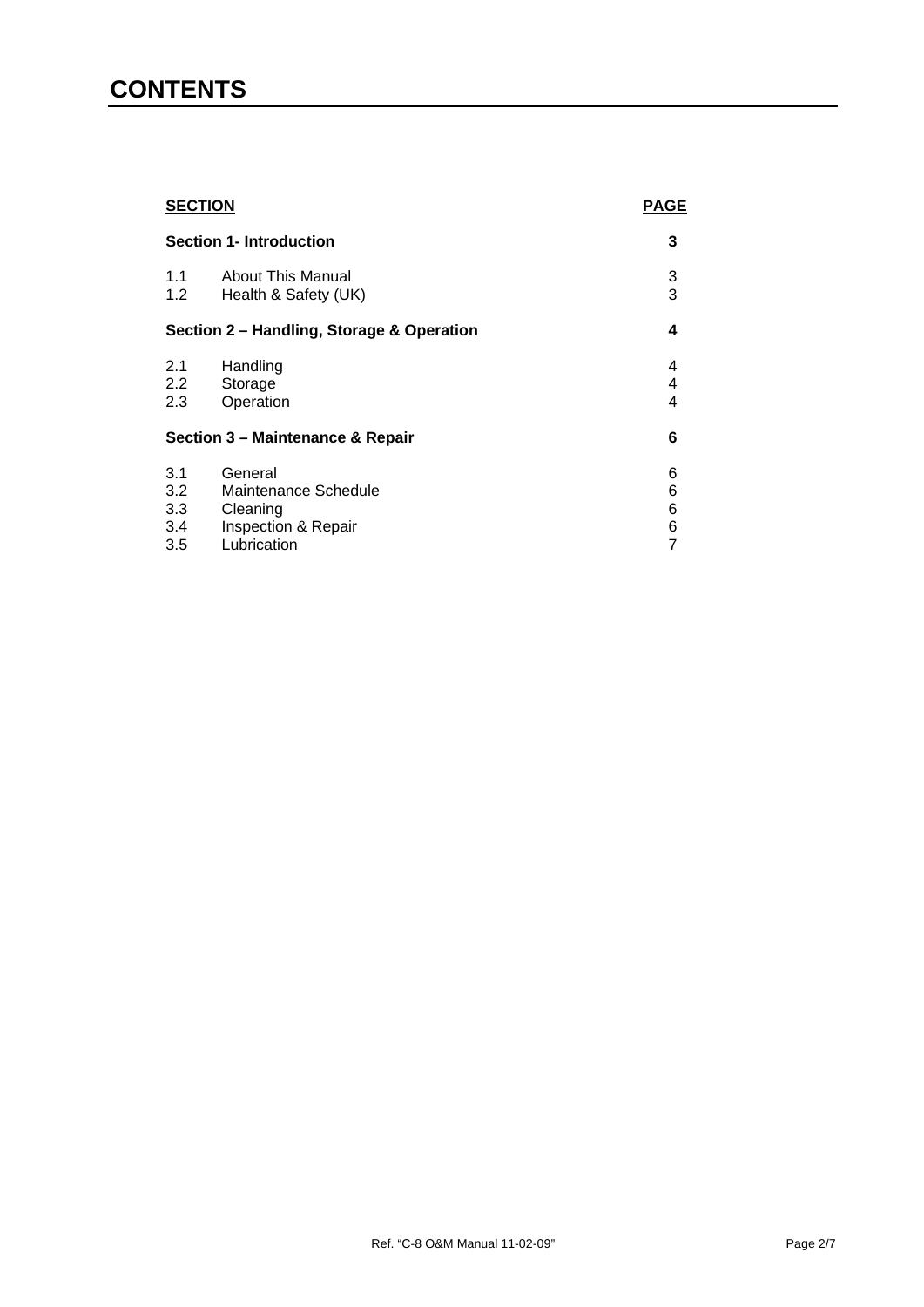#### **1.1 About This Manual**

- 1.1.1 This manual is intended for the instruction and guidance of personnel charged with the handling, operation and maintenance of Burgess Configure-8 tables.
- 1.1.2 The procedures given in this must be read and understood by all relevant personnel.
- 1.1.3 Some procedures given should only be carried out by relevant specialists. This will be flagged where appropriate.
- 1.1.4 All relevant diagrams are to be found within this manual.
- 1.1.5 Burgess Furniture cannot be held liable for any loss, damage or injury resulting from failure to follow the procedures given.

#### **1.2 Health & Safety (UK)**

- 1.2.1 It is the Employers duty under the Health & Safety at Work Act 1974 to ensure all operational staff are aware of manual handling recommendations under the Manual Handling Operations Regulations 1992 (SI 1992 No. 2793).
- 1.2.2 Assessment should address itself to (a) task, (b) load, (c) working environment, and (d) individual capability.
- 1.2.3 Please refer to relevant brochure for individual weights or contact Burgess Furniture Ltd.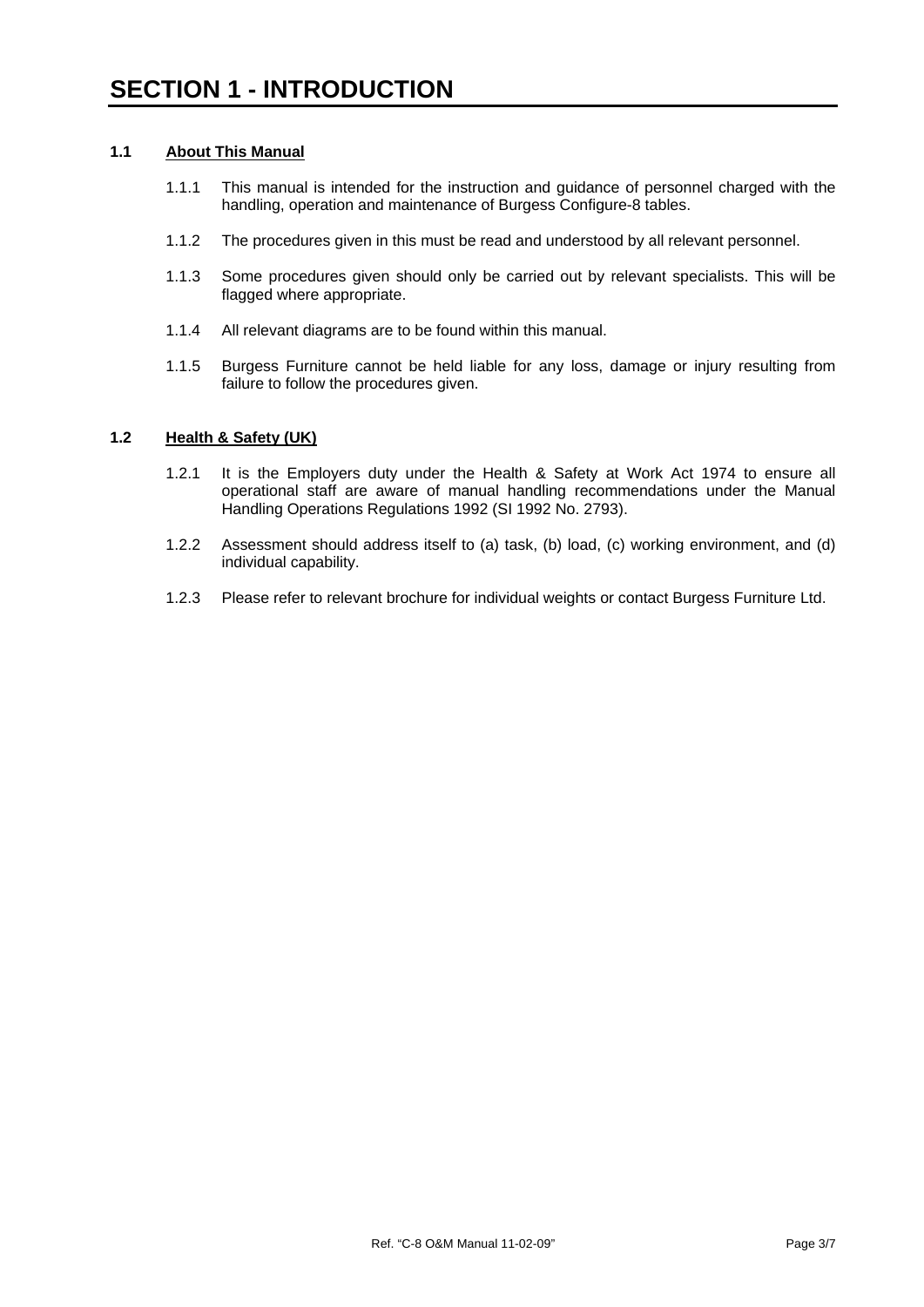#### **2.1 Handling**

- 2.1.1 To minimise the risk of personal injury and / or damage to tables, it is recommended that tables are transported using our purpose-built Burgess table trolleys.
- 2.1.2 All tables in the Configure-8 range weigh less than 25kg and may be handled by one person of average strength and stature.
- 2.1.3 Always use the correct Manual Handling lifting technique legs bent, back straight, head up.
	- **If the individual feels the task is too much for them alone they should seek assistance rather than risk injury and / or damaging the table.**

#### **2.2 Storage**

- **Unless specified, Burgess products are not intended for outside use and must not be stored in sunlight, rain, dew, or salt air.**
- 2.2.1 It is recommend that Configure-8 tables are stored on purpose-built Burgess table trolleys. These provide the safest, most convenient form of storage and transportation.
- 2.2.2 Tables should be stored flat, stacked one on top of the other. The plastic corner mouldings on the underside incorporate protective feet for this purpose.



• **It is not recommended that Configure-8 tables are stored upright as this could cause damage to the hardwood lipping, and the tables to permanently bow.**

TTF/C Table Truck

#### **2.3 Operation**

- 2.3.1 Observing the handling instructions (see 2.1 Handling) remove the table from the trolley and carefully stand the table upright on-edge against a wall or have an assistant hold the table in this position.
	- **If the floor is not carpeted, it is strongly recommended that a sheet of cardboard or similar is laid down first to protect the edges of the table top.**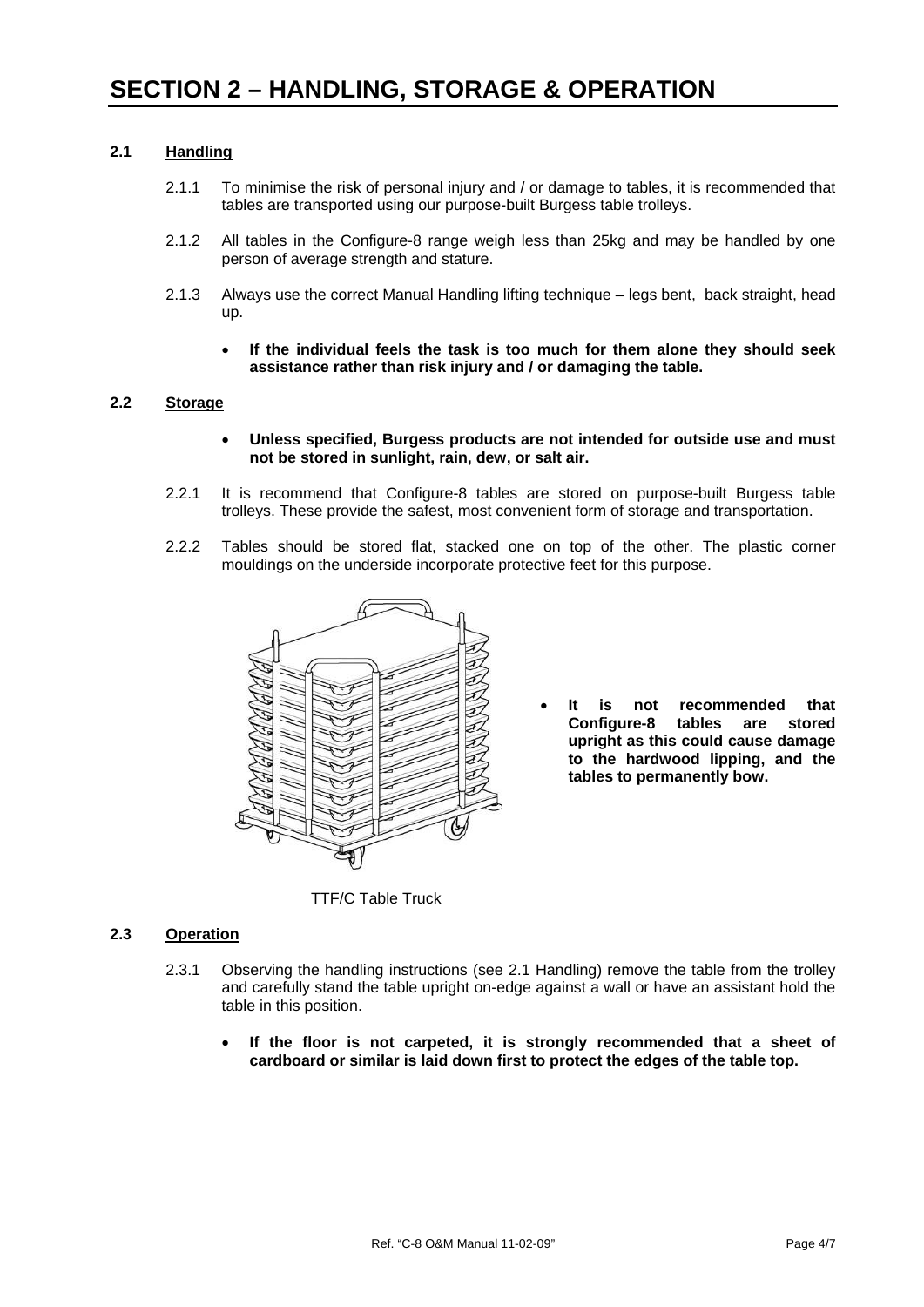

TTF/C Table Truck Loading / Unloading

- 2.3.2 Grasp the foot rail end of the leg frame and pull to swing the leg out.
- 2.3.3 Push firmly on black plastic locking piece to secure the leg in this position.



• **DO NOT stand on or kick the locking assembly!**

- 2.3.4 Repeat 2.3.2 2.3.3 for the opposite leg frame.
- 2.3.5 Carefully set the table down, ensuring that all four feet are stable on the ground. Adjustable feet are fitted to enable levelling of adjacent tables.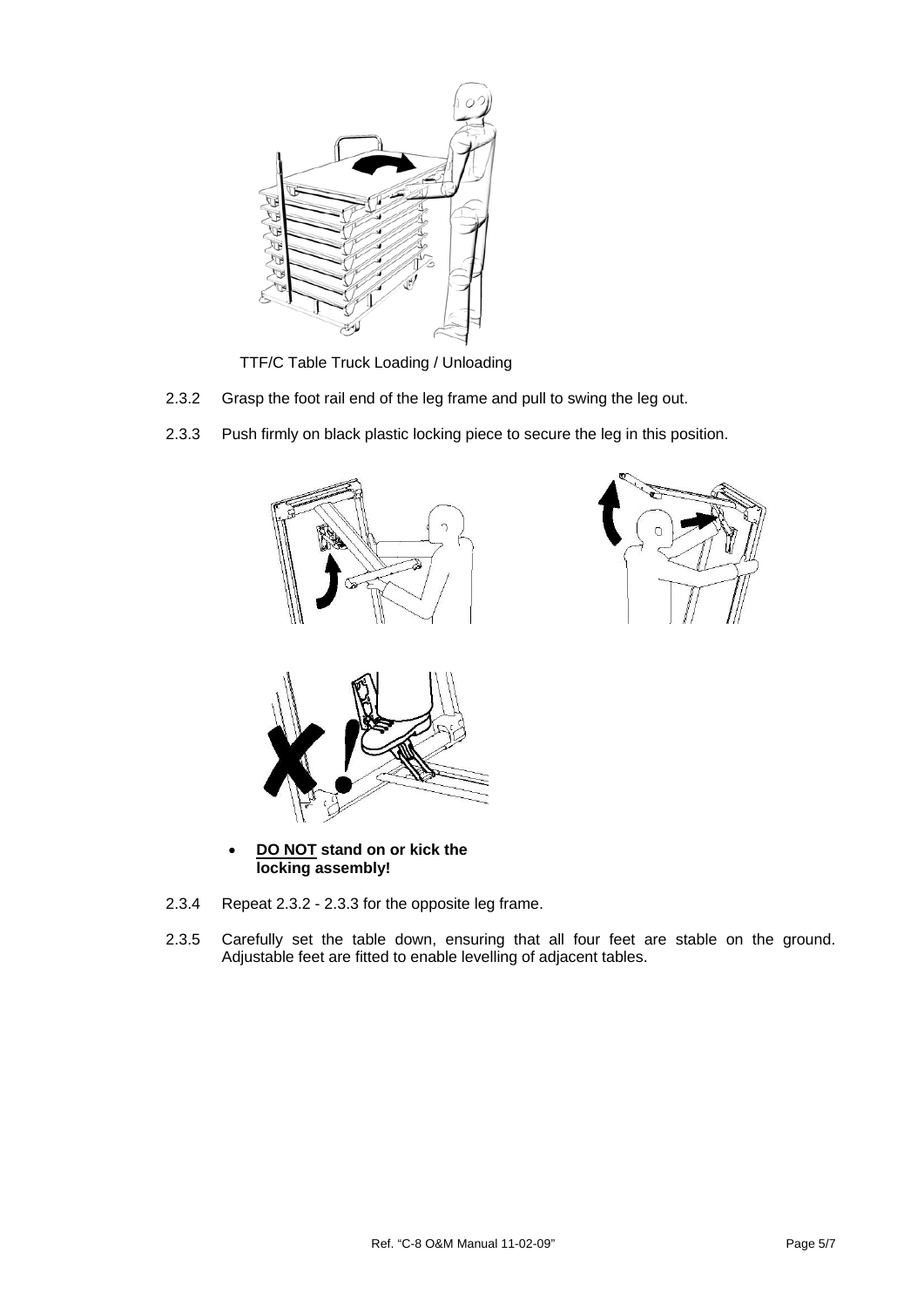#### **3.1 General**

- 3.1.1 All Burgess products are designed to give a long, trouble free working life with the minimum of maintenance and as such there are no user- serviceable parts. However, there is still a requirement for the operator to carrying out simple periodic inspection and maintenance as detailed below.
- 3.1.2 The maintenance procedures given should be carried out with the table unfolded and ready for use. (See Section 2 – Handling, Storage & Operation.)
- 3.1.3 Light damage as outlined below may be repaired by (or by agents of) the operator. More severe damage should be referred to Burgess Furniture Ltd.

#### **3.2 Maintenance Schedule**

3.2.1 The following maintenance procedures should be carried out at least every 3 months under normal operating conditions, or every 1 month under severe contract conditions.

#### **3.3 Cleaning**

- 3.3.1 Table underframes should be cleaned using a damp cloth and, where necessary, a mild soap cleaning agent.
- 3.3.2 More persistent surface marks and light scratches can be removed from the anodised surfaces using special abrasive blocks, specifically selected for this application and available directly from Burgess. These should be rubbed lengthwise on the marked area, using a back and forth motion while applying light pressure.
	- **DO NOT use a rotary motion as this may leave a visible abrasion on the anodised surface.**
	- **Abrasive scourers should not be used.**
- 3.3.2 High Pressure Laminate & Real Wood Laminate tops should be cleaned using a damp cloth and a mild detergent, then dried with a soft lint-free cloth. Do not use any form of furniture polish on laminate table tops as this will result in smearing.
	- **DO NOT use bleach or any other caustic / solvent based cleaner as permanent damage to the top will result.**

#### **3.4 Inspection & Repair**

- **Inspections must be carried out by a competent person. All defective tables must be immediately removed from service. Repairs must only be carried out by competent personnel.**
- **Referring to Section 2 Handling, Storage & Operation:**
- 3.4.1 Operate the leg folding mechanisms and check that all moving parts are free from damage and function smoothly.
- 3.4.2 Inspect the locking mechanism on the underside of the top, ensuring that all screws are secure.
- 3.4.3 Inspect the plastic corner mouldings on the underside, ensuring that they are secure and all screws are in place.
- 3.4.4 Inspect the adjustable feet fitted to the ends of the leg frame foot rail. There should be one foot at each end, totalling 4 feet. Any missing or damaged feet should be replaced.